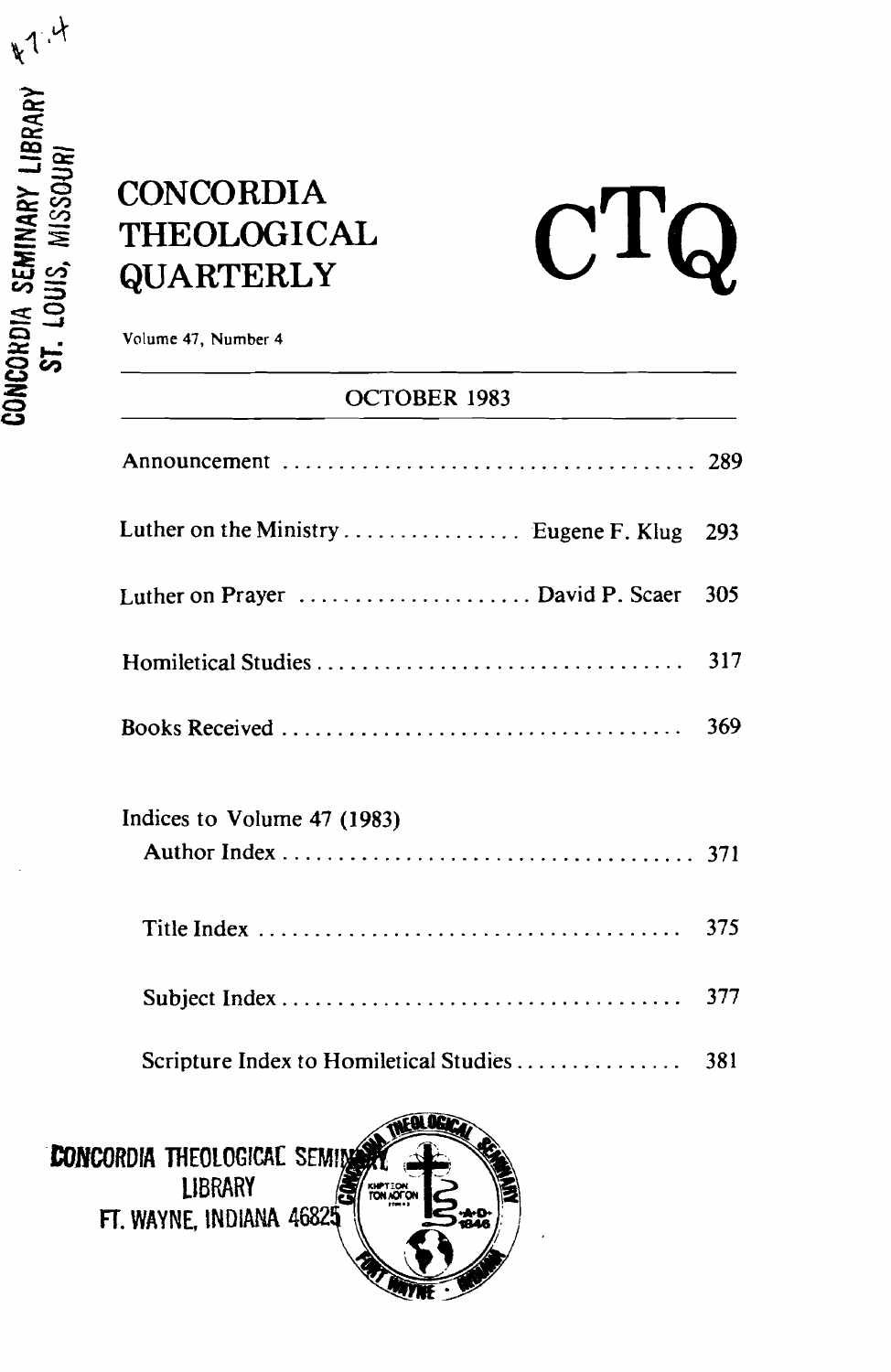### Luther on Prayer

#### **David P. Scaer I.** Prayer and the Anfechtungen **A. Prayer as Deterent**

In Luther's theology, prayer and **Anfechtungen** are intimately related. One of the effects of the **Anfechtungen** in the life of the Christian is the personal awareness of his total helplessness in the face of the affliction. Through this **sense** of helplessness, the **Chris**tian is taught to pray correctly. **Anfechtungen** add both depth and dimension to prayer. Prayer indicates that the Christian **has** not given up hope and his willingness to **seek** help from **God.** The praying Christian means that **Satan** has not yet conquered. If the afflicted refrains from relying on his own power as **Satan** has tempted **him** to do, he is brought by the affliction face to face with God. In **his**  helplessness the afflicted can go no place but to God for aid and assistance.' Prayer is the plea for aid.

Through prayer the afflicted Christian acknowledges that there is help from the Holy Spirit. Prayer in the hands of a Christian **becomes** a weapon to defend himself against Satan and to fight him back. Throughout the **Anfechtungen** the Christian **is** on the defen**sive and retreats from Satan. With prayer he begins to hold his own**  ground and then to take the offensive against **Satan.** In the moment of the **Anfechtungen,** Luther **says,** praising **God** is the most effective poison in destroying **Satan.** Very effective, according to Luther, is clinching the **fists** against Satan. No remedy is more effective than praying the **Lord's** Prayer. The Lord's Prayer destroys Satan as water puts out **fire.'** 

In his exposition of the Sermon on the Mount, Luther utters some of his choicest words on prayer, placing it just one step lower than the office of the ministry (which is higher as it is entrusted with the **tasks** of preaching and teaching how Christians should live). Prayer must be part of every sermon.' The sinful condition of the world which **makes** unbelief a constant **reality** for the Christian **requires**  that he be constant in prayer:

He [God] also wants to indicate that because of all the temptations and **hindrances** we face, nothing is more necessary in Christendom than continual and unceasing prayer that God would give His **grace** and His Spirit to make the doctrine powerful and efficacious among us and among others.'

Even when the church's doctrine may be in order, the **Christians will**  encounter offense and obstacles: 'We battle against these continually with all our might, but the strongest shield we have is prayer." Even without a promise or comm~nd, the **Christian** in the middle of **his Anfechtungen can** find **his** own effective help through prayer. **God,** however, does not leave us in such a **state** that the only reason we pray is that no other solution presents itself. Prayer is motivated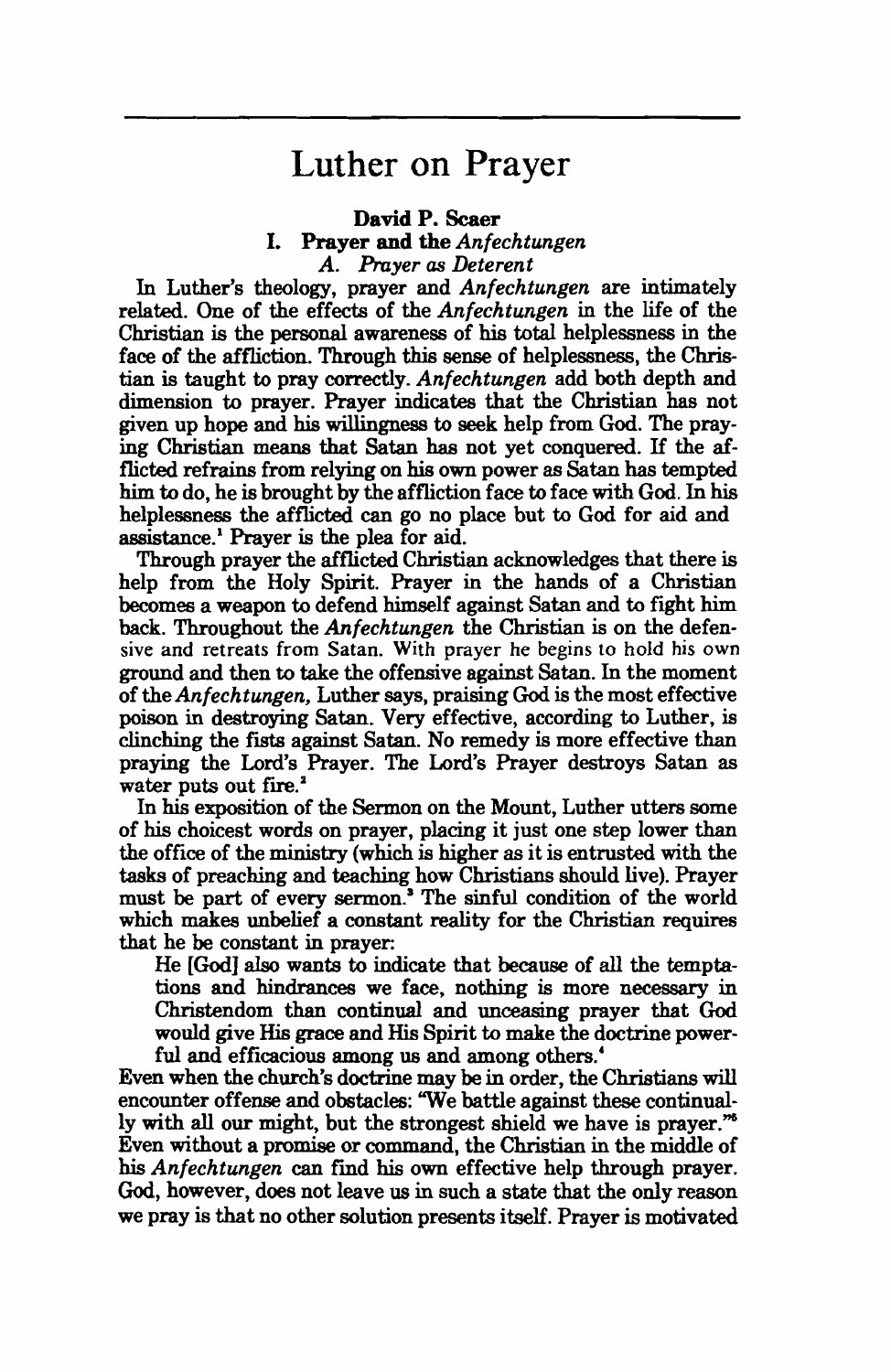not only by the desperate need of the Christian, but **also** by the father-son relationship which God has with Christians. God pro**mises** to hear the requests of Christians in the same way that a father does not give his son a serpent when he asks for a fish.<sup>6</sup> By our needs **God** pushes us to prayer, and by His kind invitations and promises He invites us to pray.

#### *B. Prayer and the Sense of Unworthiness*

Right during the act of praying Luther himself was afflicted by sin, **Satan,** and his own conscience. Prayer **was** the occasion for *Anfechtungen.* As he prayed, Luther **was** afflicted with the thought that **God was** not hearing his prayer **and** that **God** was becoming **angry** with him. He asked **himelf** \$uring prayer why **God** should hear **his** prayers in **distress** if God Himself had sent that **distress** into **his** life. **So** troubled **was** Luther with the thought of **his** own sinfulness and his lack of worthiness to pray that **all** he could do **was cry** out, Welp, dear Lord." By bringing the Christian to the point where he can only **cry** out to God for help, God was accomplishing his purpose of saving the Christian.<sup>7</sup>

Luther would never understand prayer as an instrument in the hand of the Christian to manipulate **God.** Nevertheless, the Christian **has** to learn that God is near in the hour of need and that in answer to prayer He helps. Rather than **seeing** *Anfechtungen* **as** a hindrance to prayer, the *Anfechtungen* are themselves invitations to pray. God and Satan in "alliance" work in the life of believers to bring about God's will. If prayer became permissible only when a person **was** pious, then no one would ever be **permitted** to pray. The prayers of those afflicted in the *Anfechtungen* are indeed valid before **God.** The **sense** of our unworthiness does not make us ineligible to **ask** for God's mercy. It is in the very moment of the **recogni**tion of sin, the horrible and humbling sense of unworthiness, that the **gracious** hand of God becomes apparent. The personal **recogni**tion of **sins** provides the opportunity for prayer. Since the Christian's recognition of **his** sin and confession are imperfect, he does not know for what he should pray. The *Anfechtmgen* have done their awful work and left him in **distress** and confusion. At that moment the Holy Spirit enters in with His help and in our **stead**  offers up to **God** an acceptable prayer. This assistance provided by the **Holy** Spirit is above and beyond human comprehension. The concept that the Christian can pray only with the Spirit's aid again accentuates the centrality of God's grace in Luther's theology. Therefore, in prayer the only proper attitude is for the Christian to commit **himself** entirely **into** the **hands** of **God.** This committing of the **self into God's hands** means the **willingness** to suffer all weaknesses and *Anfechtungen* and at the same time never to give up hope that God will provide the necessary help. In this kind of situation the afflicted Christian is brought **close** to **God.** Prayer releases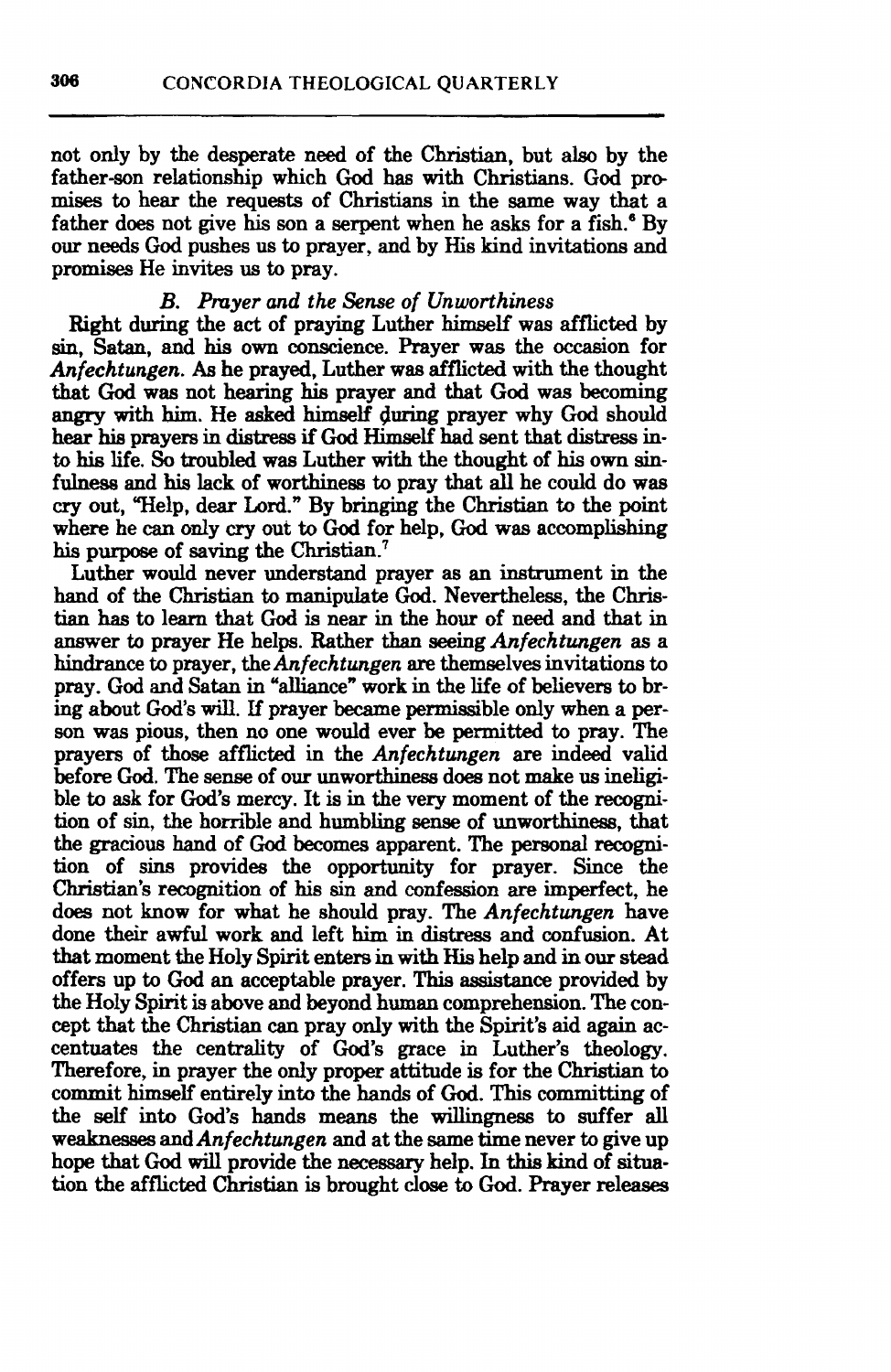him from his distresses and attaches him to God. It frees him from the power of the devil and places him again under the omnipotence of **God.** God's Spirit and Word again becomes effective in the life of the **Christian** and take the place of anxieties. **This** is the hour of salvation. Prayer and the *Anfechtungen* show what appears to be contradictory in Luther's theology. Prayer is the antidote against the *Anfechtungen* caused by *Satan,* but Luther **will** credit Satan in driving him to prayer.<sup>8</sup>

#### *C. Anyer as Faith's Plea in the* **Anfechtungen**

Thus, *Anfechtungen* and prayer *are* necessary for the **Christian,**  not in the *sense* that *Anfechtungen* and prayer *are* good works that justify the Christian before **God** or even in the **sense** that the *Anfechtwrgen* and prayer constitute faith. **This** type of equation would negate the concept of *soh frde* as pure passivity in relation to the activity of God's grace. *Anfechtungen* **are** necessary not as a contributory factor to faith, but as **an** environmenta1 factor. Faith springs up not in a condition of sinlessness, but surrounded by the world, the devil, and the flesh. Faith is engendered unencumbered as a pure act of **grace;** but **as** soon as it **begins** to **grow** it encounters forces which are bent on its destruction. Whatever Christian pro**greas** may have **taken** place is thwarted, stunted, and in some **cases**  destroyed in the *Anfechtungen.* Prayer becomes the signal that faith **will** no longer retreat in the face of Satan. Prayer is the cry of a faith that **realizes** its own **personal** helplessness in confronting the *Anfechtwrgen* and throws **itself** upon God alone for aid. The *Anfechtwrgen* describe faith in **oonflict.** Prayer describes faith approaching **God** for aid in the **conflict.** Therefore faith, *Anfechtwrgen,* and prayer **exist** side by side in the Christian.

#### **Types of Prayer**

#### *A. Constant Prayer*

Prayer should be regarded as a constant activity of the Christian. There are, of course, the commands that **Christians** should pray without **ceasing** and the promises of God to hear continually the prayer of the Christians. God never becomes weary of listening to Christians' prayers and answering them. By prayer faith shows that it relies on God totally. The desparate situation of the **Christian,**  however, also provides an adequate motivation for constant praying. Luther cites the example of Joseph who for thirteen years prayed to God for release from his slavery. The only result was that his plight became worse instead of better. It appears to us that, without an immediate answer to our prayers, they are to remain unanswered. Through this activity, however, **God** was strengthening Joseph for the position of lord of Egypt. As long as the distress and affliction last, the Christian is given no other choice than to pray to God continually for aid. The continual praying of the **Christian** indicates that his faith is still active in the midst of affliction.<sup>\*</sup>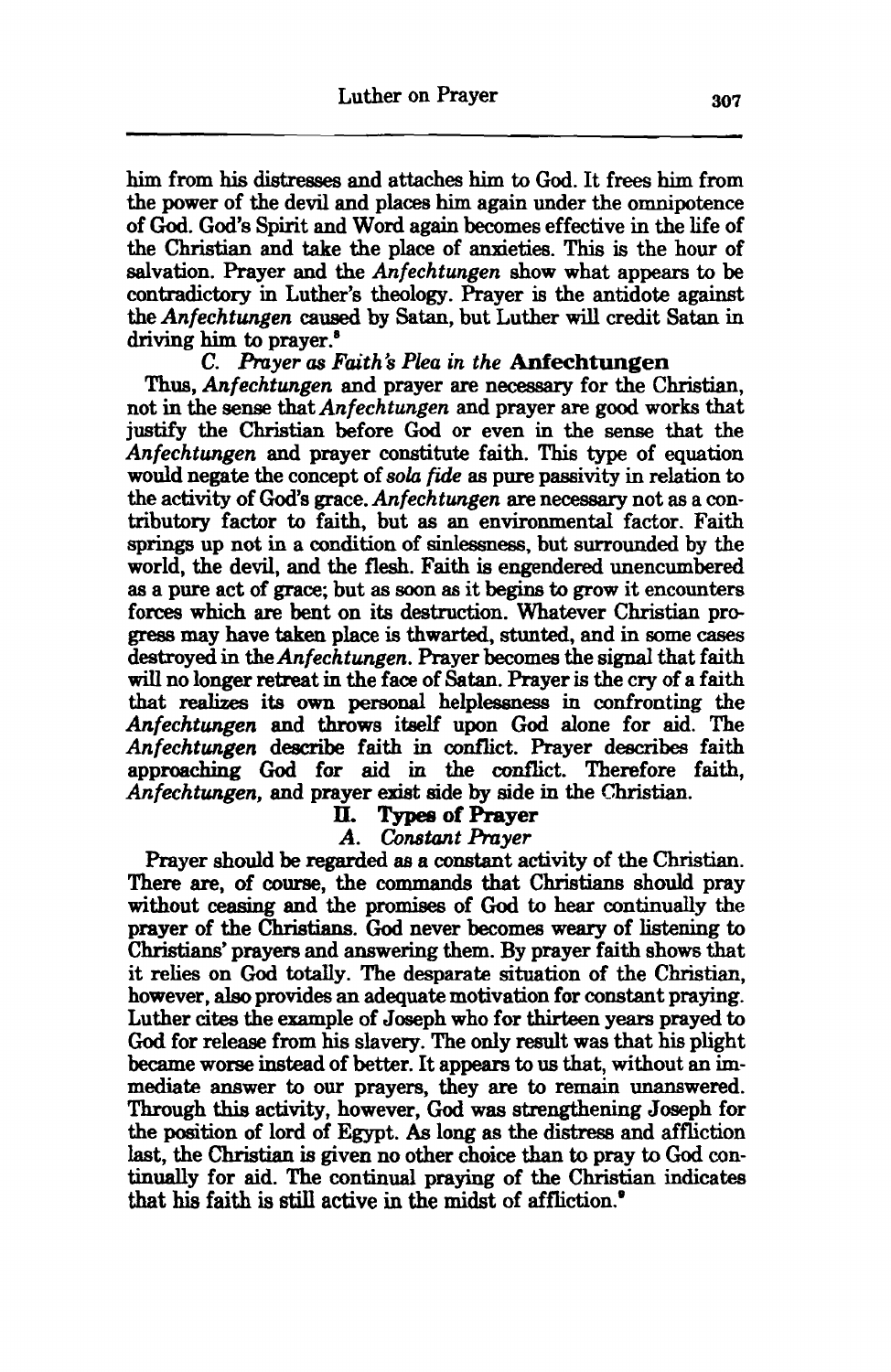#### *B. Spontaneous hyer*

Luther encouraged spontaneous prayer. While laying down special prayers for certain days and parts of each day, Luther urged that Christians pray spontaneously. For example, horrible and monstrous things should invoke a plea for God's help and mercy. When experiencing something good, the **Christian** should be prepared to thank God right at that very moment. Such prayers should be formed by the Christian right on the spot "without any prepared and prescribed words.<sup>10</sup> There is no suggestion that Luther approved of unrehearsed prayers in the church service. His words are directed to the **Christian** life in **its** ordinary **circumstances.** The spontaneous prayer **reflects** the daily situation of the **Christian** as he at the same **time** experiences **conflicts** and **God's** help. Just as *Anfechtungen*  come without warning, **so** Christians should be prepared to pray at any moment.

#### *C. Regulated hyers*

**Those** acquainted with Luther's Small Catechism are also aware **that along** with spontaneous prayers, the Reformer prescribed **a dai-**Iy regimen of prayers, with the Lord's Prayer being given the most important position. Following Luther's rule, it should be prayed eight times **a** day, at rising, at bedtime, and before and after each meal. Luther's reason for such attention to the Lord's Prayer is that its petitions are the continual wishes of **all** Chrstians even if during the prayer the mind might wander." In his personal life Luther added to the **Lord's** Prayer as essential parts of his **personal** piety the Ten Commandments and several Bible passages.<sup>12</sup> With spontaneous prayer and the discipline of daily prayers, Luther was accomplishing the same goal of keeping faith alive. The discipline of reciting the Ten Commandments and the Lord's Prayer brought the sinner to an awareness of his **sins** and **directed** him to that place where help **could** be found.

#### **ID. Absence of** Prayer **and Motivation** to Pray

Prayer, for Luther, **sewed as an** indicator of the presence of faith. *Anfechtungen* accomplished this service negatively in that they **showed** that the Christian **was** in the middle of the battle **against**  Satan. **Prayer** in a **more** positive **way** ahowed **that** faith **was** present **since** God **was** being sought for help. Luther was concerned about the **abaence** of prayer, not **became** prayer was the means through which salvation was accomplished in the life of the **Christian** and the lack of prayer cut off God's grace, but rather because the lack of prayer signified that Satan was accomplishing victory over God in the Christian life." The **Christian** must be concerned about every disinclination to pray. Luther is forever the practical theologian and lays down a procedure for the **Christian** who has no interest in prayer. First he should pray the Lord's Prayer and then he should be prepared to throw every possible slander against Satan. Where there is no desire to pray, there the heart is hardened against **God.**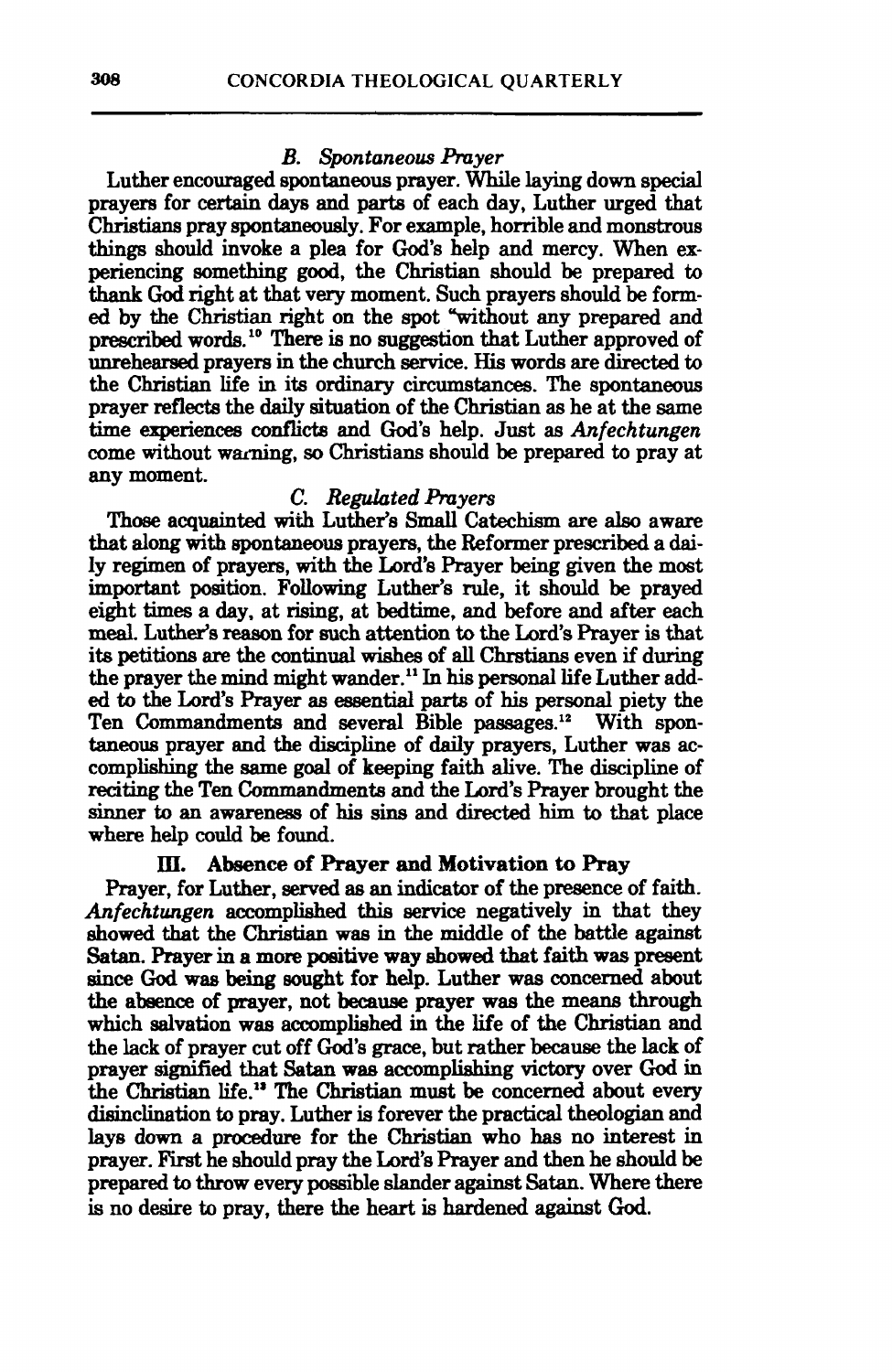Luther **sees** value in the *Anfechtungen* in stimulating prayer in the life of the Christian. First, he suggests that the Christian should examine his own life and the lives of other Christians. There he will find all sorts of vices. This result will drive him to prayer. Secondly he should look at the condition of the church and the world, which are in shambles." **These** wiII get worse **and,** therefore. there **will** be more **reason** for the Christian to pray. Prayer finds it s origin in the Christian faith surrounded by the *Anfechtungen.* **God** uses the misery of the human condition to direct the believer to come to Him in prayer.

#### **IV. The Problem of Unanswered Prayer**

#### *A. The Response of Faith*

In commenting on Romans 8:26, "For we do not know how to pray," Luther **sees** a more positive attitude in **God** when our prayers are not answered than when they are. 'Tt is not a bad sign, but a very **good** one, if things seem to turn out contrary to our requests, just as it is not a good sign if everything turns out favorably for our requests."<sup>15</sup> The correlation between Luther's view on prayer and the *Anfechtungen* is unmistakable. From a human point of view, God's refusal to act **makes** Him appear as if He is angry with the suppliant. Luther's favorable views on **God's** apparent negative attitude to the prayer of the **Christian** comes from his understanding of *God* and man. Divine wisdom is superior. Humanity is so sinful that each individual must be torn down to remove what is objectionable to **God."** God's ways are simply far above ours. When He begins to work for our benefit, He does it in a way which we simply cannot understand or recognize. Luther's attitude to unanswered prayer reflects **his** major themes of grace and faith. **God** works effectively in the life of the **Christian** by **His** grace, but before this grace can become operative, the Christian must become passive. He can no longer rely on himself. When the Christian is in a state of helplessness, **God Himself** begins to adjust our prayers and **starts**  answering them. The Holy Spirit Himself prays and makes it possible for us to tolerate God's working in us. Luther writes:

Therefore, when everything is hopeless for us and all **things begin** to go against our prayers and desires, then **those** utterable **groans** begin. And then "the Spirit helps us in our weakness" (Rom. 8:26). For unless the Spirit were helping, it would be impossible for us to bear this action of **God** by which He hears us **and** accomplishes what we pray for. "

With the aid of the Spirit, Christians do not give up hope and confidence even when it appears at first that God is ignoring them.

The Christian's ability to accept from God what seems to be His disfavor flows in Luther's thought, not only from the Christian's acknowledgement of God's superior wisdom, but also from the hiddenness of God. Luther **writes,** 'Tor the work of **God** must be hidden and never understood, even when it happens."<sup>18</sup> The conception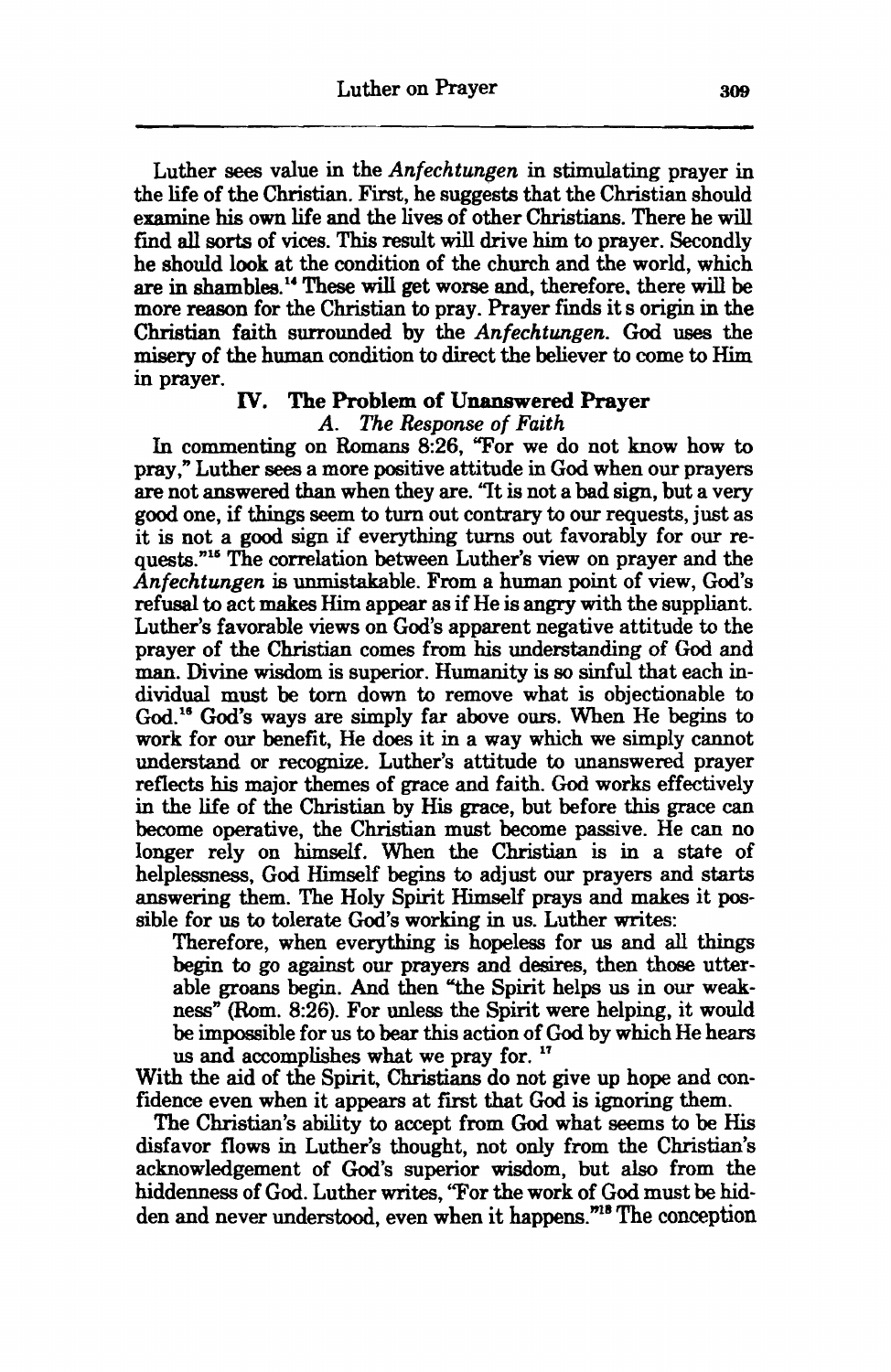of **Jesus** by **virgin** birth and His suffering and death before His glorification **are** cited **as** examples of how **God's** ways appear both as hidden and contrary to what human beings expect.

Luther briefly puts forth two examples of how people receive from God the exact opposite of what they are asking. The man praying for chastity receives more temptations and the one praying for strength is besieged by more weakneaws. Neverthelem, **as** the **Christian** bears up under these **stresses,** God is answering the prayer more effectively than the man could have ever **imagined."** 

#### **B. The Response of Unfaith**

Discontent with **God's response** to prayer indicates essential unbelief. Here **Luther goes** right **to** the **heart** of the **matter** in **accus**ing those discontented with God of placing themselves above Him by putting more value on their wisdom than **His.** At **this** point **the**  Reformer is very severe:

But they want to be like **God,** and they want their thoughta to be not beneath **God** but beside Him, **abao1utely** conformed to His, that is, perfect, which is as possible, or rather, as little as possible, **as** that clay which by **nature** is suitable for a pitcher or some kind of vaae can in **ita** preeent form be like the form or the model which the potter **has** in mind, **into** which he **intends** to **shape** the clay. **'They m foolish and** proud over this **and** know neither God nor themselves."<sup>20</sup>

While salvation can only be received by the pure passivity of faith, the entire salvation procesa within the individual is slightly more complex as it involves *Anfechtungen*, prayer, and God's response to prayer. Faith **engendered** solely by God is never without the struggle of the *Anfechtungen.* **Unless** the Christh pleads to **God** for aid in the *Anfechtzuzgen,* he can eventually be lost in **this struggle** between **God** and **Satan** in **hie** life. Finally, hia attitute to **God's respome** to **hia** prayer will show whether in **hia** faith he really relies on **God**  alone. Thus, the Christian who says that he relies solely on God but in actdity **denies** it, by refusing to accept how **God** is **directing his**  life and by asserting his own will, makes the sola gratia inoperative.

#### **V. Prayer and the Holy** Spirit

*A. The Spirit's hyers as Actual Reflections of Individual Christian Prayers* 

Luther **assigns** to the Spirit **an** important role in the formation of prayers. Luther uses the illustration of an artist looking at rough material from which he **will** eventually **shape his** work of **art. God** is the artist who **sees** in us things which even we do not **recognize. God takes** our innermost feelings and desires and **shapes** us according to **His design.** Prayer for Luther involves the **Christian's** pub ting himself at the disposal of God for His purposes. The Holy Spirit refashions the Christian and his prayer.<sup>21</sup>

The Holy Spirit is not for **Luther the** great **leveler so** that **the**  prayers of **all** Chmtxms . . are essentially the same. **This** kind of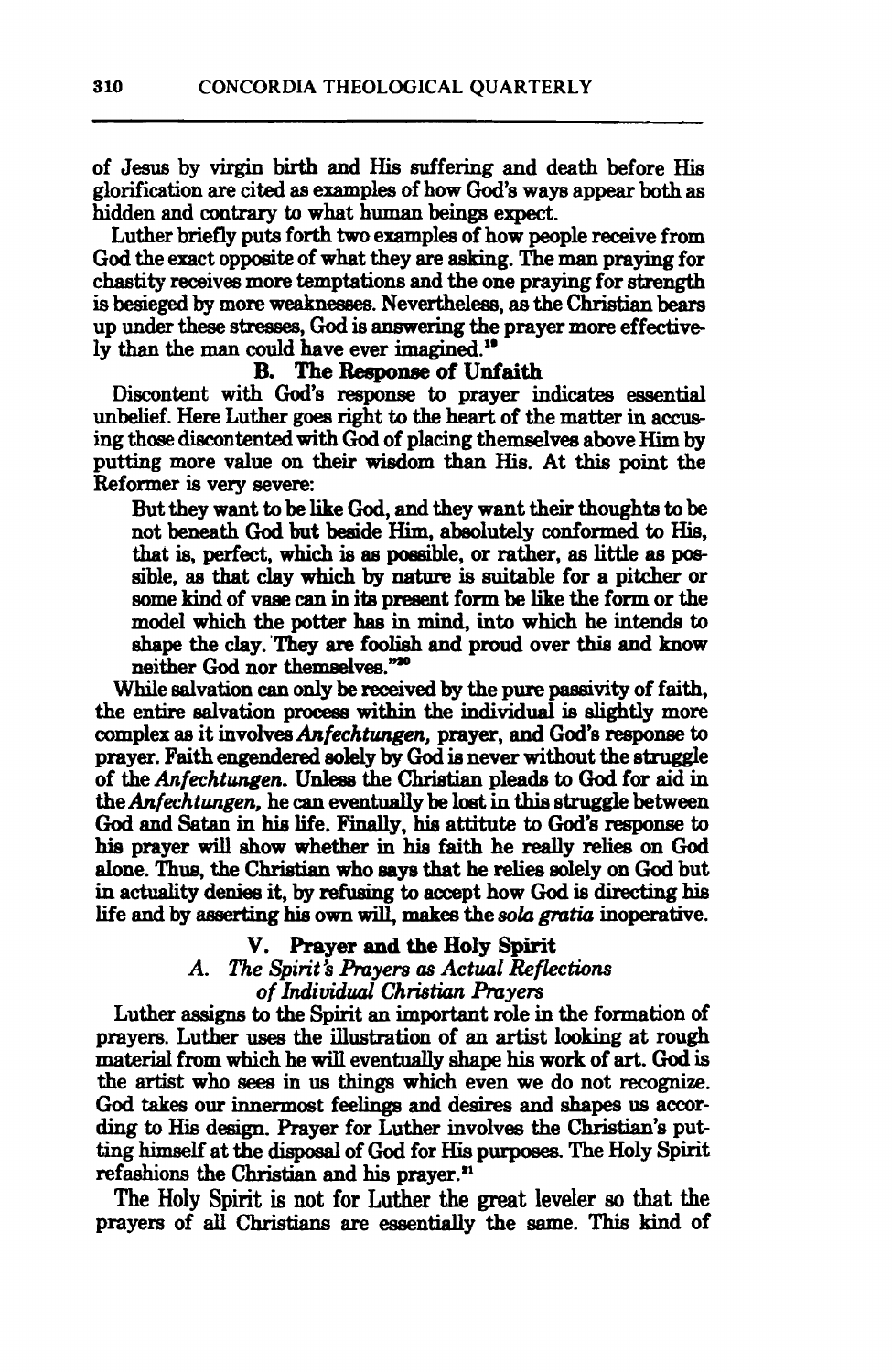approach would make individual prayers mere formalities so that, through some type of mass production, **God** by the Holy Spirit would make **all** individual prayers conform to one sort of heavenly model. By using the illustration of the rough material to be fashioned **into** a work of art, Luther recognizes that not only that the individual remains important to **God,** but **also** that the individual in the depths of **his being** actually provides (in a passive way, of course) the rough material from which the Holy Spirit's prayers are made. The prayers of the Holy Spirit are not some kind of *creatio nova* or *crea tio ex nihilo so* that the prayers have little or nothing to do with what we really are, what we redly think, or what we really want. **Quite** to the **contrary,** the prayers prayed for us by the Holy Spirit are the kind of prayers we would pray if we were not burdened by the limitations of our human existence.<br> $B.$  The Holv

#### *B. The Holy Spirit and the Christian's Weakness*

The Spirit gives a new and Iarger dimension to our prayers. Luther **makes** the wise observation about Paul's words "we do not know how to pray" that they do not **mean** that **Christians** are praying for foolish or harmful things, but that they have not realized the full dimension of what **God** intends to give them because of their prayers. He astutely notices that Christians are described as praying out of "weakness" and not "iniquity." A prayer for anything foolish or wicked would not really be a prayer because it would not flow out of a converted will. **Thus** it is not that we **ask** for the **wrong things,**  but rather that we do not **ask** for enough. Luther writes, "Therefore in heeding our prayers and coming to grant our requests God destroys our **weak** thinking and ow **still too** humble ideas, and He gives us what the Spirit demands for us.\* It **is** as if a son mote a letter to his father asking for silver and the father disregarded the letter and prepared to give the son gold. Since the son did not receive the silver which he requested, he was concerned that the father had disregarded the letter.<sup>23</sup>

The co-praying of the Holy Spirit with the Christian demonstrates not that the **Christian** is getting stronger but that he is **still** weak. **Our** weakness, prevents us from receiving the **good wkich** God intends for us. We wad continue to **flee** from the good which **God**  wants to give us if the Spirit did not prevent **us.** Luther **says** that we deserve to be called fools who should receive God's terrors so that **these terrors could** be received with **joy.** 

#### **M. The Substantive Nature of Prayer**

In commenting on **Romans** 12:12, Luther **distingwhed** among three substantive ingredients which characterize prayer: the material or sensual; the intellectual; the spiritual or emotional.<sup>24</sup> While all three ingredients **can** and should be present within one prayer, it seems that for Luther a prayer can **possess** just one of **these** charaktics **and** in some sense **still** be a prayer.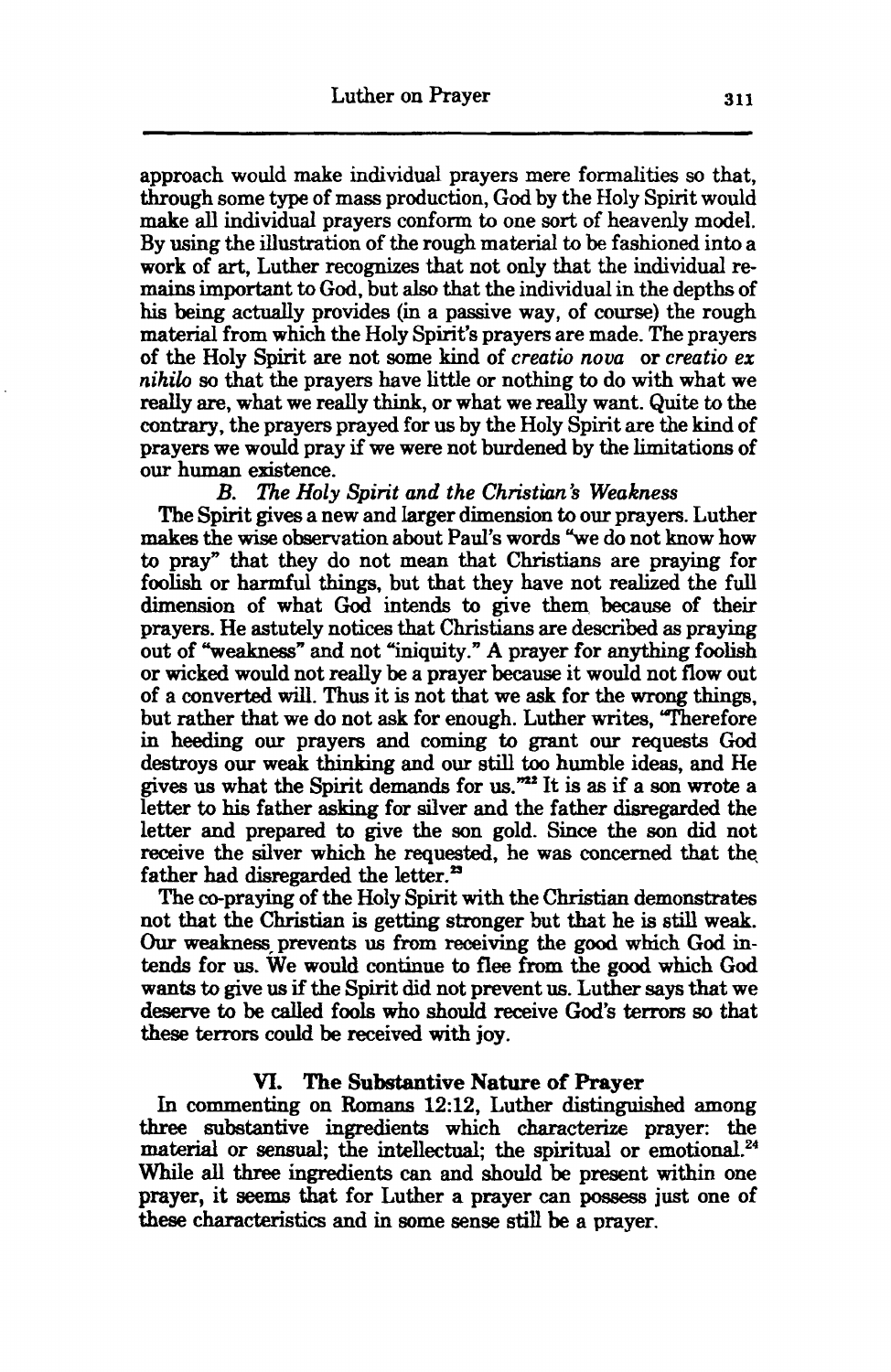#### A. Material Nature of Prayer

Material or **sensual** prayers consist mainly in mouthing words without any participation of the heart.<sup>25</sup> Such prayers are said to offend **God and** give the offerer of such prayers a false **sense** of security because he believes wrongly that such prayers are really acceptable to God and beneficial to himself. Luther's barbs are directed against the clergy who said their canonical hours without feeling and, to make matters worse, received money for it.<sup>26</sup> Also guilty of mouthing **useless** prayers **are** the **lay** people who say the Lord's Prayer without any understanding. This kind of praying is called material prayer because, although the outward substance or material is present, what Luther calls the real thing, the personal participation, is missing."

What is **amazing** is that Luther **seems** to reverse himself and does **see** some value **;n** such **rote material** prayers and **urges** that they be not despised. Luther should at this point speak for himself:

To pray in **this** way is merely to perform an act of obedience be**cause** in addition to this, that it is a work of obedience, it is good in many other **ways.** First, **because** it drives away the devil, even if the prayer is only recited in the simplicity of the heart, that is, if "it is **sung** in the spirit" (I Cor. **1495)** and thus brings the Holy Spirit to us. This **is symboIized** in David's playing the harp before Saul."<sup>28</sup>

Several reasons are adduced for not despising what Luther calls material prayers, those prayers which are not sincerely intended by the one who prays or hears them. First "the devil cannot even endure having the word of **God** read." Secondly, the word of God affects the **soul** even if it is not understood. Thirdly, the emotions and intellect **are given** an occaeion to hear **God's** message. The fourth reason seems unclear at first glance. Luther says that "although many people who pray this way do not have the full emotional effect of these words, yet they often have a common and elevated spirit toward **God."** The Reformer is referring, it **seems,** to people who **sincerely** engage in worship forms in order to pray to God, but whose thoughts are inappropriate to a particular prayer.

#### *B. Assessing Luther's Viw on Material Pruyer*

Some comment must be made on Luther's positive assessment of the material use of prayers-that is, those prayers prayed in which the intellect is not actually attuned to the message of the words used. First of all, there is no reason to be embarrased by the **reversal** of Luther's poaition from regarding such prayers as offenwords used. First of all, there is no reason to be embarrased by the reversal of Luther's position from regarding such prayers as offensive to seeing in them no small value. It is quite Luther-like for him to do battle wit to do battle with himself **and** come to the same issue from what appear to be opposing positions. The "Protestant" side of Luther, if we dare employ a **Protestant-Catholic'** distinction, finds **material prayer offensive because for all practical purposes faith,** the accompanying *Anfechtungen*, and struggling with the answer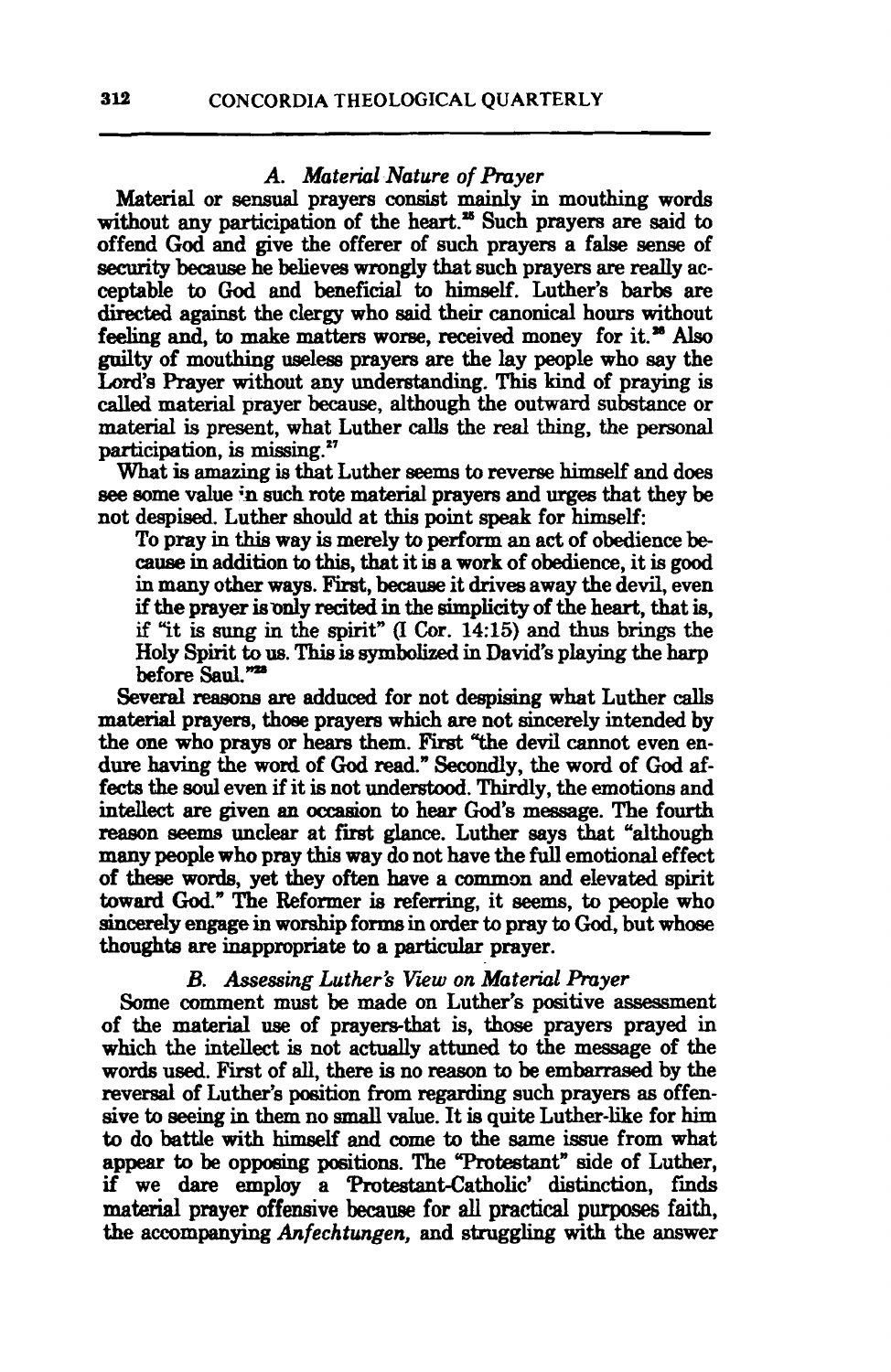to prayer are missing. Then steps the "Catholic" Luther to the fore, who must see some value to the objective words of God regardless of the attitude of the one who **speaks** them. There is some value in mouthing God's Word even if such obedience **is** extrinsic and superficial and does not really reflect the exact intentiom of the one **speaking** them. **Regardless** of the attitude of the speaker of the Word of God, Satan cannot tolerate this Word. Whether Satan was driven out of Saul by the Word of God **sung**  by David or whether the Satanically troubled soul of Saul was **soothed** by David's music might be exegetically debatable. Nevertheless, Luther **sees** the Word of **God** as a sharp defense and assault against the devil.

Luther's positive assessment of material prayer as giving an opportunity for the proclamation of the Word of God really reflects Luther's understanding of the objectivity of the Word. Certainly Luther would not want his followers to support financially or otherwise monastic or cathedral services just **so** that there might be constant prayer, but neither does he urge their destruction. The practices of Rome continue **into** our day. In addition, the **Anglican** Church **within** a more Protestant setting **has**  morning and evening services where prayers are offered by those who have no known Christian convictions. Still such **material**  prayers are not without value in **God's total** purposes. Luther's references to lay people who intend sincerely to worship **God,** but who do not really understand what they are saying, **speak** very appropriate and uncomfortable words against **all** of us who pray in **terms** acceptable to God and to the theologians but without real meaning to those who **listen** to us.

#### **C.** *The Intellectual* **and** *Spiritual Natures of Prayer*

Strangely enough, Luther says little about the intellectual ingredient in prayer. There is only the suggestion that **those** who are intellectually **gifted** must give strict attention to the meaning of prayer. Luther seems to say that he **can** live with the fact that many really do not and will not understand the words of prayer.<sup>29</sup> The intellectual **meaning** can exist with or without the spiritual participation. The imperative to "be constant in prayer" applies specificidly to prayer in its intellectual and spiritual senses. **This**  distinction between praying intellectually and praying spiritually is taken by Luther from I **Corinthians 14:15,** "I will sing with the spirit, and I will sing with the mind **also."** Praying "with the spirit" means the use of words--that is, the **sensual** and material ingredients-without any apparent meaning. **This** practice apparently is carried out by lay people and devout nuns who sincerely place their trust in **God but who do not understand the words** which they are using. Prayer at its best involves the use of words, intellect, and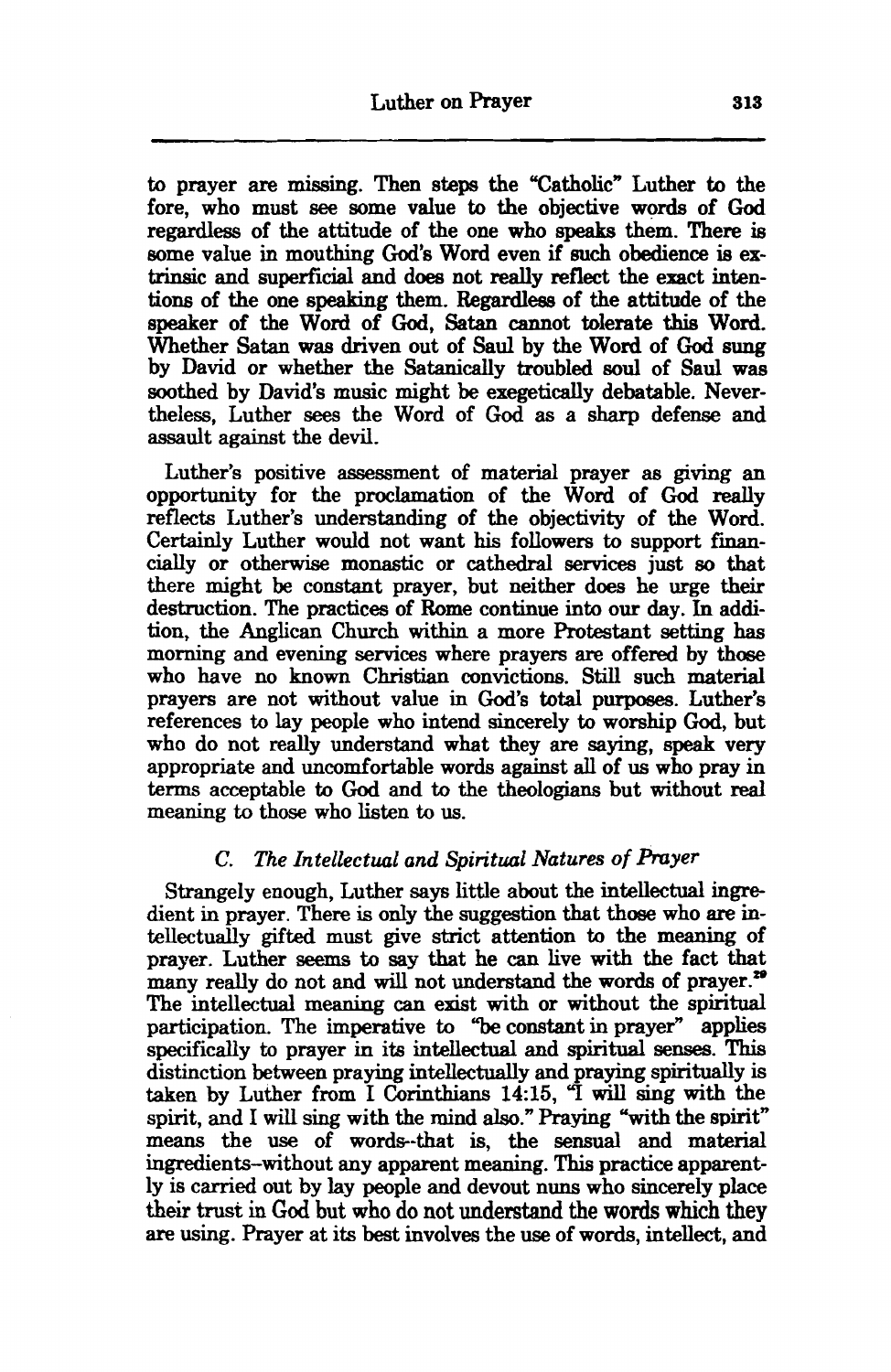spirit. Luther writes, **The** mental prayer is the ascent of the mind, as well **as** the spirit, to **God. This** is the prayer of which he [Paul] is speaking when he says, 'Be constant in prayer."<sup>730</sup>

#### **VII.** An **Assessment** of Charismatic Prayer

We would be somewhat remiss if we did not comment on the current charismatic use of the phrase "praying in the spirit" taken from I Corinthians **14:15 as** a reference to the nonintellectual or unintelligible use **of** tongues. Without commenting on the original situstion in the Corinthian congregation, Luther applies this passage to the situation at his time where the words of prayer did not really reflect the thoughts of the pious people praying them. In **fact,** they had **littie** idea of what the words meant. **Was** Luther de ing an injustice to the original setting of these words applying them to a situation which **was** almost the exact opposite of the situation in the **Corinthian** congregation? I think not. In the **six**teenth **century,** prayers were recited by rote, and in the first century **Corinth they** were unregulated. Luther understood the exegetical **application** as involving first **finding** the principles and not merely **looking** for superficial similarities. Tongue-speakers in Corinth, **monks praying in Latin** (which they did not know), and lay people **praying** in the vernacular but without intellectual comprehension of the words **all** share a common desire **to** approach **God**  with the emotion of their inner being but with the words coming out of their mouths not really conforming to what they are thinking.

#### **FOOT NOTES**

- **1. Paul** Buehler, **Die** Anfechtungen *bei Luther* (Zurich: Zwingli **Verlag, 1942), p. 200.**
- **2.** *Ibid.,* **p. 146.**
- **3. Luther's Works, ed. Jaroslav Pelikan and Helmut Lehmann** (St. **Louis** and **Philadelphia:** Concordia **Publishing** House and Fortress Press, **1955-1972), 21,** p. **228.**
- **4.** *LW* 21, pp. 228-229.
- **5.** *L* **W 21, p. 229.**
- **6.** *L W* **21, p. 230.**
- **7. Bdkr,op. cit.,** p. **147.**
- 8. *Ibid.,* **p.** 200.
- *9.* **Ewald Ph,** *ed., What Luther* **Says** (St. **Louis:** Concordia Publishing House, **1959), 11,** p. **1090.**
- **10.** *Ibid.,* **II., p. 1086.**
- **11.** *Bid.,* **II, p. 1091**
- **12. &id., 11, pp. 1083-1084.**
- **13.** *&id.,* **11, p. 1079.**
- **14.** *Ibid.,* **II., pp. 1084-1085.**
- **15.** *LW* **25, pp. 364-3s.**
- **16.**  $LW25$ , p. 365.<br> **17.** *hoc. cit.*
-